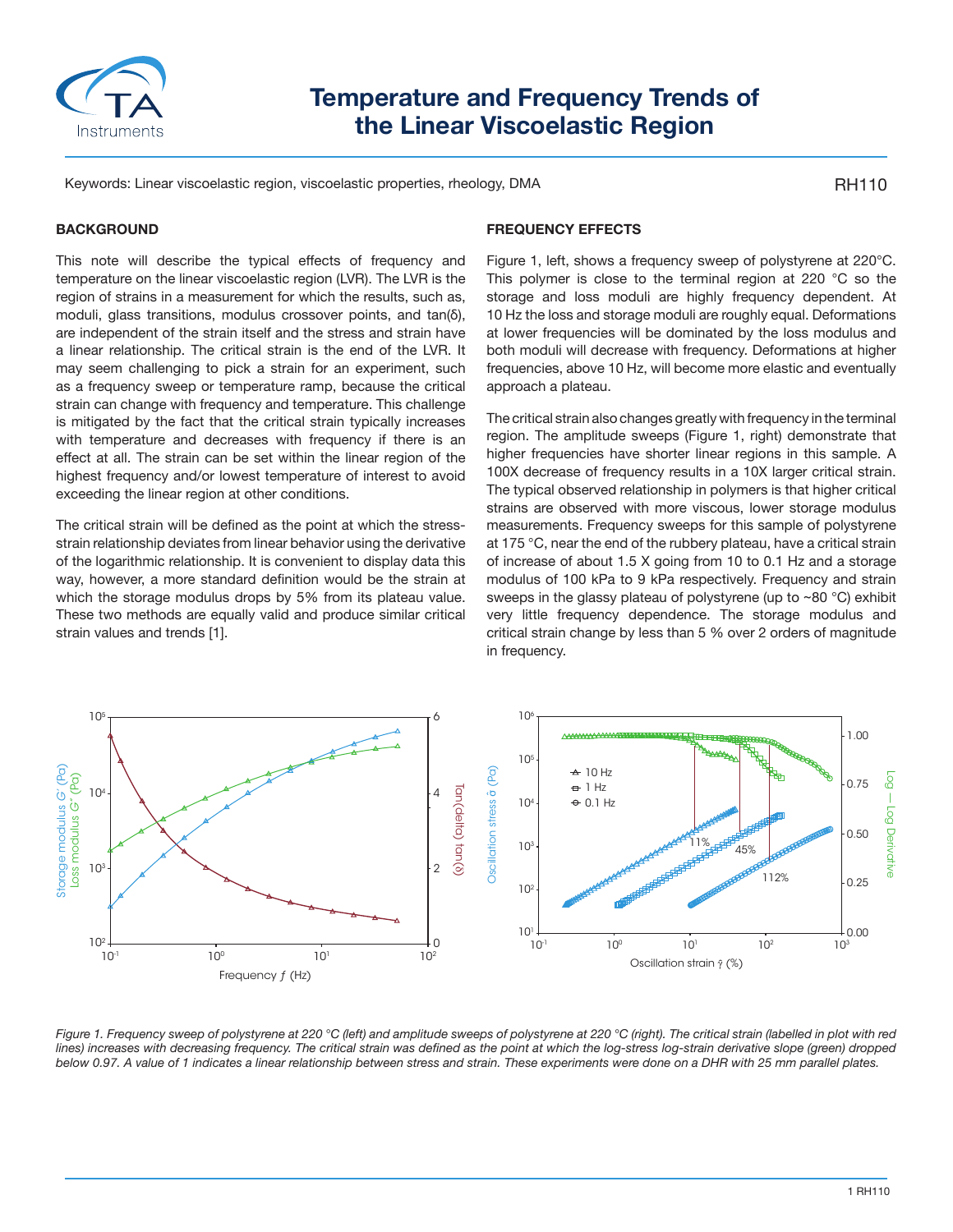

Figure 2. Temperature ramp of polystyrene on a DHR using 20 mm parallel plates (left) and polystyrene amplitude sweeps at four temperature points (right). *The temperature ramp was conducted within the linear region and all data were collected at 1 Hz frequency. The critical strain in the amplitude sweeps*  is labelled on plot with red lines and increases with temperature. The critical strain was defined as the point at which the log-stress log-strain derivative slope (green) dropped below 0.97, where a derivative of 1 indicates a linear relationship. The amplitude sweeps collected on a DHR using torsion, 8 mm,<br>and 25 mm parallel plate geometries.

#### **TEMPERATURE EFFECTS**

The temperature of the material can also affect the critical strain. Polymers have four typical regions: glassy region, transition region, rubbery plateau region, and terminal region. A temperature ramp from the very end of the glassy region to the molten state is shown in Figure 2, left, with strain sweep for a temperature in each region on the right. The glassy state is characterized by a high plateau in the storage modulus and a very low tan(δ) and therefor elastic response. The glassy state for this sample of polystyrene extends to around 100 °C. As the sample is heated from the glassy state it goes into the transition region where the storage modulus drops drastically and the tan(δ) signal peaks. The LVR also extends the most going from the glassy state to the transition state.



*Figure 3. CTAB at 10 Hz (triangles) 0.1 Hz (Squares) at 25 ˚C collected using 60 mm parallel plates. These data show a moderate increase in the linear region with a 2 order of magnitude decrease in the frequency. The critical strain is indicated at the red lines.*

As observed with changing frequency, large changes in the viscoelastic parameters correlate to large changes in the LVR. When polymers get much softer, they typically have higher critical strains. Between 130 °C and ~190 °C the material enters the rubbery plateau where it is soft but elastic (storage modulus higher than loss). There is a moderate increase in the critical strain going from the transition region to the rubbery plateau. Around ~190 °C and higher is the terminal region where the material will continue to get softer and more viscous as it is heated and until it degrades. The linear region will continue to extend as the material gets softer and more liquid like.

#### **LINEAR REGION TRENDS**

The observed relationship in the polystyrene is that the softer and more viscous (rather than elastic) the material is the longer the LVR is. This trend can be generalized to most polymers, polymer systems, and polymer solutions. Figure 3 shows strain sweeps at



*Figure 4. Amplitude sweep of milk chocolate at 10 Hz and 10 ˚C (triangles) and 50 ˚C (squares). Stress is indicated in blue and the derivative of the*  log-stress log-strain curve in green. The critical strain is indicated at the *red line.*

two different frequencies for a cetyltrimethylammonium bromide (30 mM), and sodium salicylate (230 mM) solution in water. This creates a worm-like micelle solution that behaves similarly to polymers [2]. This solution has a longer LVR at lower frequencies